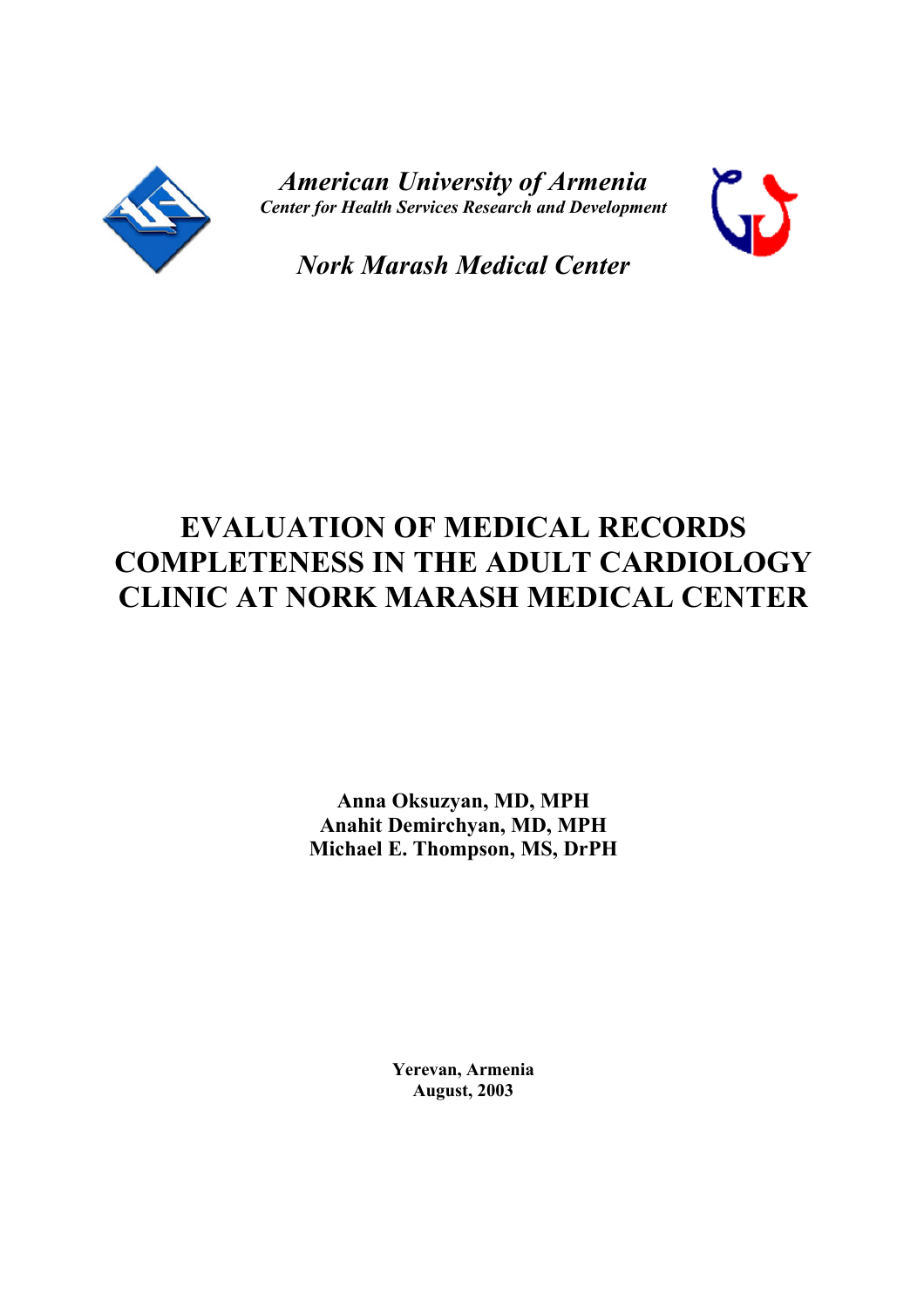## **Table of contents**

| Appendix 1. Checklist for evaluation of completeness of medical records in the first-visit |  |
|--------------------------------------------------------------------------------------------|--|
|                                                                                            |  |
|                                                                                            |  |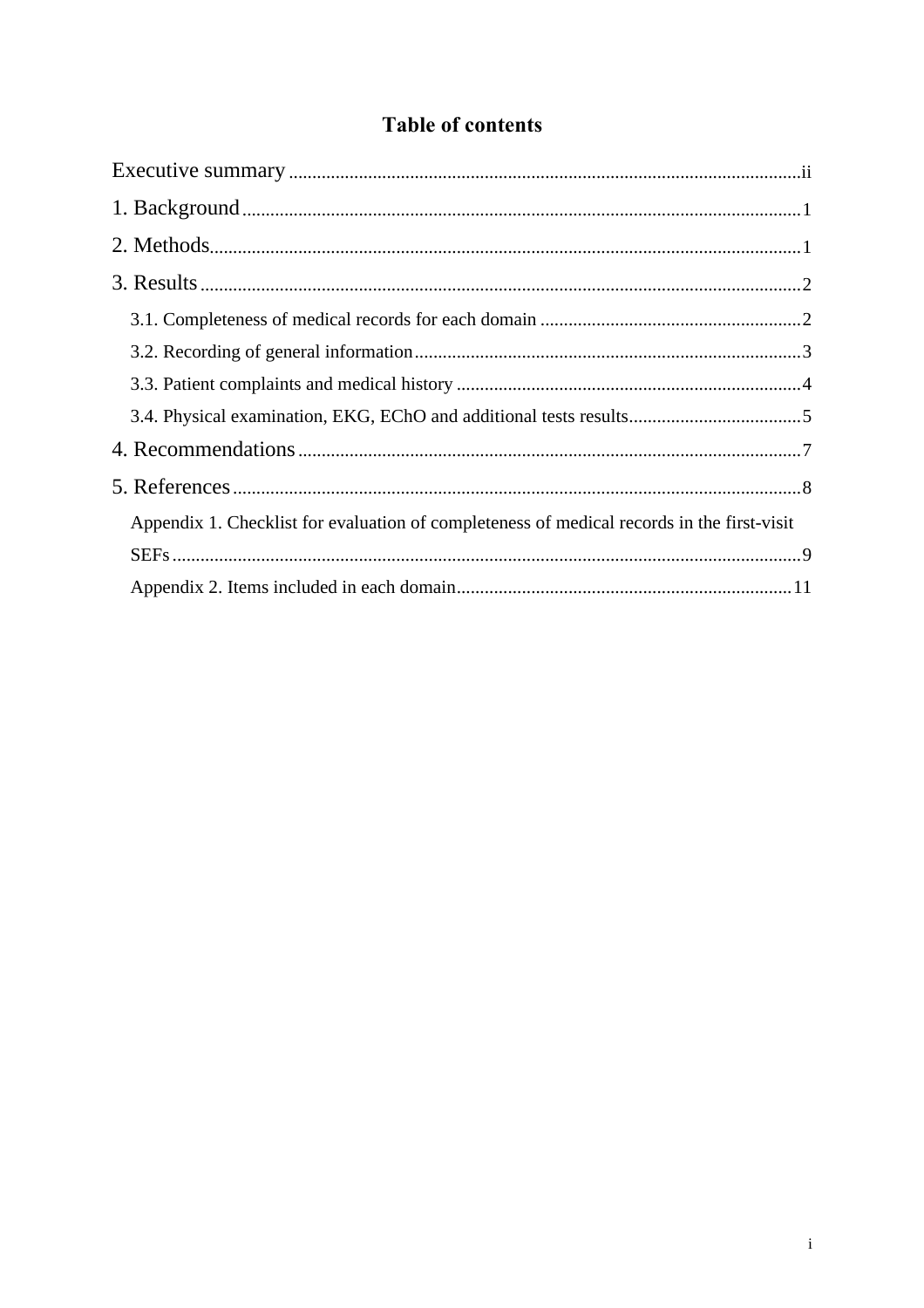#### **Executive summary**

**Background.** Based on findings of Record Review 2 Project (RR-2P) the first-visit structured encounter forms (SEFs) at the Adult Cardiology Clinic (ACC) were redesigned to ensure comprehensive patient data collection. The forms were used by the adult cardiologists for a year, but the completeness of medical documentation has not yet been examined. This study evaluated the completeness of the re-designed first-visit SEFs, where completeness was defined as the number of items recorded in the SEFs among all those that should had been recorded.

**Methods.** The instrument was developed based on the content of the first-visit SEF. The items selected for evaluation of completeness of medical records were assigned the same weight. Data on patient diagnosis and primary cardiologist were collected for further data analysis. The sample size of the study was set for 95% standard agreement and 10% least difference to detect. Sixty-one first-visit SEFs of patients sequentially admitted to the ACC during May-June were reviewed.

**Results.** Prior to data analysis recoding of variables was done to calculate total score of completeness of medical documentation. Completeness of items filled by nurses was higher than those by physicians. The most complete recording was identified for physical examination, while the poorest for patient complaints. The actual mean score was significantly lower than the hypothesized one for all domains, except for comorbid conditions, where the actual score was higher than the hypothesized one.

The lowest completeness of records in the SEFs made by nurses was identified for resident name, body mass index (BMI), smoking status in the past, and high fat consumption. Other documentation by nurses had either good or excellent completeness. Almost all items of patient complaints domain, hypercholesterolemia among items of medical history, and medications used at the time of the 1<sup>st</sup> visit had the poorest completeness. Data on other diseases/comorbid conditions a patient had and physical examination results, findings of EKG and EChO examination had good or excellent completeness. However, assignment and /or performance of other tests was impossible to identify from the SEFs due to very poor recording. The first-visit SEFs did not contain complete information on abnormal findings indicated during patient examination.

**Conclusions and recommendation.** The study revealed that periodical evaluation of medical records documentation is essential to ensure complete and accurate collection of patient-level data. The firstvisit SEFs can be used as a source of comprehensive patient information if the following recommendations are implemented:

- Eliminate the item on climax, hormone replacement therapy, and the structured items for recording patient complaints from the SEFs.
- Provide nurses with calculators, so that they can compute patients' BMIs, or create a variable in the outpatient database that will automatically calculate patients' BMIs.
- Add "not tested" response for recording hypercholesterolemia to differentiate positive and negative test results from missing data.
- Attach results of additional tests performed/assigned to a patient to his/her ambulatory folder or document the results.
- Conduct training among adult cardiologists and nurses on completion of first-visit SEFs, emphasizing the utmost importance of recording the risk factors, prescribed treatment, and necessity of prescribing the next follow-up visit, if needed.
- Requesting that the cardiologist responsible for a patient signs his/her SEF, which may make positive influence on the accuracy and completeness of medical records.
- Assign and train a person responsible for reviewing the first-visit SEFs daily and returning those to cardiologists for completion, if needed.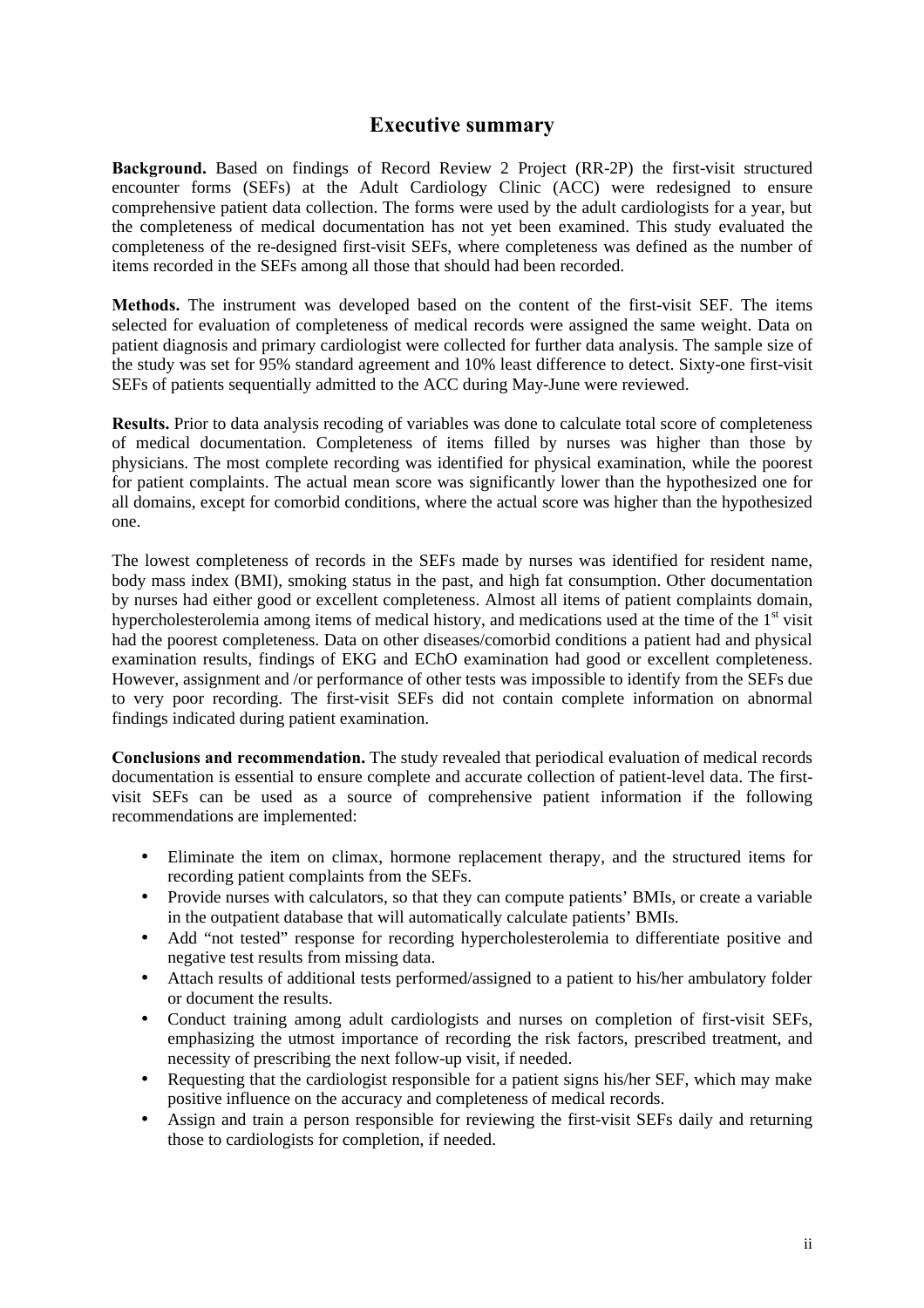## **1. Background**

Record Review 2 Project (RR-2P) was conducted to evaluate reliability and validity of patient specific information collected in the Adult Cardiology Clinic at NMMC in 2001. Based on the study findings, the first-visit structured encounter forms (SEFs) at the Adult Cardiology Clinic (ACC) were redesigned to ensure comprehensive patient data collection. The first-visit SEFs included additional administrative data, such as patient postal index, type of visit (emergency or planned), referring institution and/or physician, and patient identification number that is planned to be introduced at NMMC in future. Information on risk factors of post-operative complications and perioperative mortality were added in a structured way to have comprehensive patient-level data to monitor health care outcomes at NMMC over time and to compare selected indicators amongst similar health care organizations. It included also information on patient lifestyle behavior, such as smoking status, diet, routine physical activity, family predisposition to ischemic heart disease (IHD), sudden death, hypertension, and other cardiac diseases.

The RR-2P survey also indicated significant under-recording of negative responses for patient complaints, medical history, current treatment, and comorbid conditions, which did not allow differentiating negative responses from missing ones. Considering such a recording pattern, the first-visit SEFs were redesigned to document both positive and negative responses, medications that patients were receiving at the time of the first visit, as well as detailed data on comorbid conditions, disease and surgical interventions patient had in the past. Further, some components of physical examination, ECG, and EChO, namely, palpation of peripheral arteries, assessment of peripheral edema, valve stenosis and insufficiency were structured to ensure better recording of patient assessment data. Finally, more details on additional tests prescribed and/or assigned to patients were added into SEFs to collect complete information and facilitate monitoring of health care quality provided at NMMC.

The first-visit SEFs were redesigned based on the Society of Thoracic Surgeons database for adults. This was done in close collaboration with cardiologists at the ACC to address their needs and ensure collection of detailed patient-level data according to established standards. The redesigned first-visit SEFs were pre-tested during one-month period. Based on the pretest results small changes were made in the forms. Nurses were provided with definitions of different levels of diet, physical activity, alcohol consumption to ensure data collection in accordance with accepted standards.

Quality improvement activities significantly rely on medical records, so that their adequacy and completeness should be evaluated periodically. Redesigned first-visit SEFs were in use at the ACC for more than one year, while no attempts were made to evaluate the completeness of medical records post-intervention.

## **2. Methods**

An instrument was developed based on the content of the first-visit SEF and was limited to a 104-item questionnaire to verify the completeness of physicians' and nurses' recording. The selected items were relevant to quality assurance and research purposes and the same weight was assigned to each of them. The completeness was defined as a number of items recorded in the SEFs among all those that should had been recorded.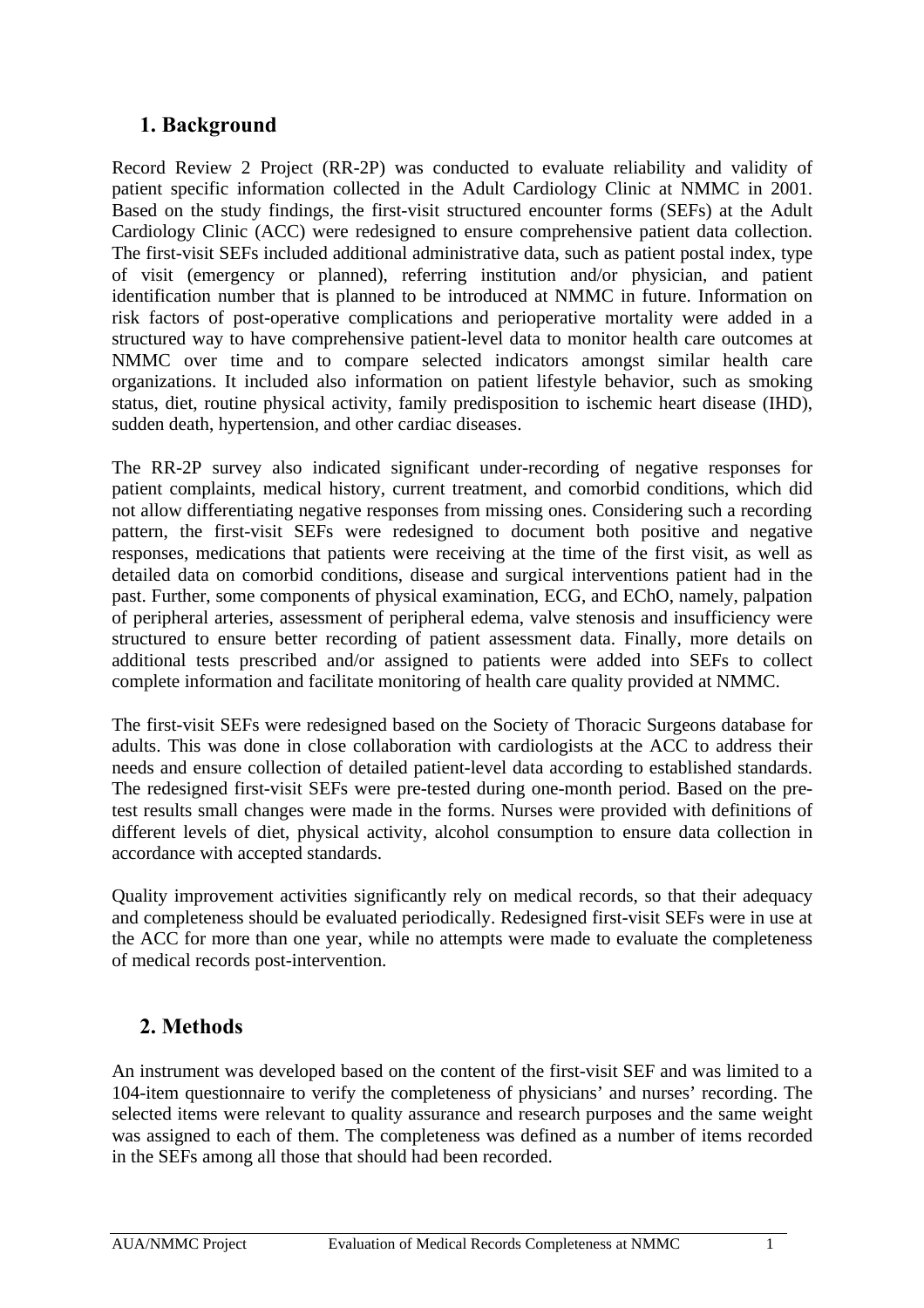Most items in the instrument were close-ended with yes and no responses meaning that the information is recorded or not, respectively. The pre-test of the instrument indicated that several items describing abnormal results of physical examination and other tests, required also not applicable (N/A) response. If normal findings were indicated in patients, the item "If abnormal, describe" was irrelevant and left blank, so that in these instances complete recording should be considered.

The study protocol assumed that the completeness of medical documentation may depend on cardiologists and patient diagnosis. Diagnoses were collapsed into the following groups: IHD, Valve Heart Disease (VHD), Hypertension, Combined diagnosis, and Others.

The sample size of the study was determined using one-sample proportion formula in the STATA statistical software (version 7.0). The standard agreement was 0.95 with 10% the least desirable difference to detect. With 80% power and alpha error of 0.05, the sample size was calculated as 53. This size was increased to 61, considering possible problems that might naturally rise during study implementation.

The first-visit SEFs were retrieved from the archive of the adult outpatient clinic. The last 60 records of patient admitted to the ambulatory during June-May were selected. It was believed that such a selection was not biased in terms of completeness of medical records, though the representation of each provider's record may not be equal. However, the survey aimed to detect completeness of medical forms in general rather than pinpoint recording differences among physicians.

The study was conducted in June-July, 2003 by the team members of the American University of Armenia – Nork Marash Medical Center Project and NMMC staff, a member of the Medical Board and Quality Assurance Committee at the hospital.

## **3. Results**

#### **3.1. Completeness of medical records for each domain**

Data were entered and analyzed in SPSS statistical software. Prior to conducting analysis data were cleaned to ensure accuracy of entered information.

Items were recoded and collapsed into domains to compute total scores for nurse and physician recording. Responses "no" having the value of 2 were recoded into a new variable with 0 value, whereas responses "yes" were assigned the value of 1, so that the total score for each domain could be calculated by summing all eligible variables. Items included in each domain are described in Appendix 2. The following scale was used to determine the level of completeness:  $<$  40% - very poor, 41-60 – poor, 61-80 good, and  $> 81$  – excellent. This scale was used to determine the strength of percent agreement between observations of patientprovider encounters and documentation of patient data in medical records in the study of Evaluation of Medical Records Documentation in the Adult Cardiology Clinic at NMMC, 2001 [1].

Completeness of items filled by nurses was higher than that made by physicians (Table 1). The most complete recording across domains was identified for physical examination, while the poorest one was indicated for patient complaints.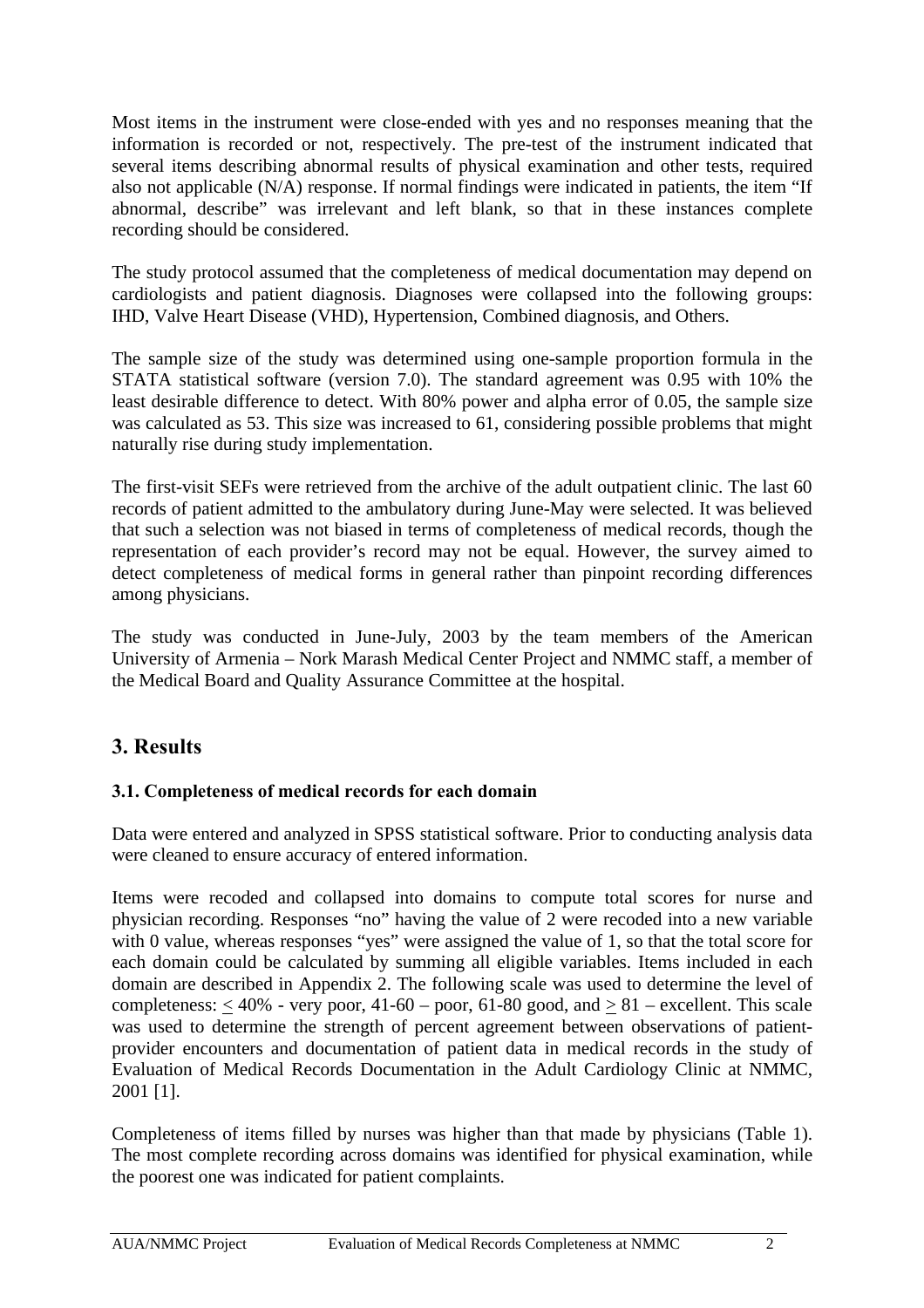One sample t-test was performed to determine the difference between mean score and hypothesized value for each domain that corresponds to 85% completeness of medical documentation. Actual mean score was significantly lower than the hypothesized one for all domains, except for comorbid conditions, where the actual score was higher than the hypothesized (Table 1). There was no difference in recording pattern among cardiologists and across patient diagnoses.

| <b>Recording</b><br>of each domain | Percentage<br>of complet.* | Complet.<br>level | Mean $(+sd)$    | Hypoth.<br>mean | Sig.<br>level |                | 95% confidence<br>interval |
|------------------------------------|----------------------------|-------------------|-----------------|-----------------|---------------|----------------|----------------------------|
|                                    |                            |                   |                 |                 |               | Lower<br>bound | <b>Upper</b><br>bound      |
| Nurse recordings                   | 66.3                       | Good              | $13.92 (+2.74)$ | 17.85           | .000          | 3.23           | 4.63                       |
| Physician recordings               | 58.0                       | Poor              | $36.5 (+9.96)$  | 53.55           | .000          | 14.44          | 19.54                      |
| Patient complaints                 | 28.2                       | Very poor         | $2.54(+2.92)$   | 7.65            | .000          | 4.36           | 5.86                       |
| Comorbid<br>conditions             | 68.9                       | Good              | $11.72 (+4.10)$ | 14.45           | .000          | 2.88           | 4.28                       |
| Physical<br>examination            | 90.6                       | Excellent         | $10.87 (+2.74)$ | 10.2            | .000          | $-2.57$        | .47                        |
| Test performed/<br>assigned        | 50.0                       | Good              | $9.0 (+3.61)$   | 15.3            | .000          | 5.38           | 7.22                       |
| <b>Total</b>                       | 60.1                       | Good              | 50.48 (11.07)   | 71.4            | .000          | 18.09          | 23.76                      |

| Table 1. Mean score for nurse and physician recording by domains |  |  |
|------------------------------------------------------------------|--|--|
|                                                                  |  |  |

*\* Completeness was calculated from the total # of items in each domain* 

#### **3.2. Recording of general information**

The lowest completeness of SEFs was identified for resident name, heart failure class, comorbid conditions, follow-up plan, body mass index (BMI), and hormone replacement therapy items (Table 2). Resident name was rarely recorded in the first-visit SEF. Cardiology resident assess patient status independently and report the results of a patient's examination to his/her primary cardiologist mostly if the patient needs invasive cardiac procedure or surgery. Contrary to a cardiologist, particular resident cannot be assigned to the patient. The resident's name admitting the patient can be recorded in the first and/or follow-up visit SEF every time the patient is seen in the clinic.

BMI, heart failure class, and some comorbid conditions, such as diabetes mellitus, renal problems, and others are important risk factors predicting perioperative mortality [2]. Though these data are gathered and recorded in more details in medical history section, it is not recorded under the diagnosis section, which is not computerized and can easily retrieved if needed.

None of records identified the follow-up plan of patients, so that looking at these data it is impossible to identify whether a patient received cardiac procedure or s/he was prescribed medical treatment only. However, having these data recorded in the first-visit SEFs and computerized, it would be easy to select all patients who received cardiac surgery, invasive procedure, referred to the Arrhythmology Clinic and other follow-up groups.

Smoking status, routine physical activity, alcohol consumption, and high fat diet are major risk factors of coronary artery diseases. Although this information is reported by patients, it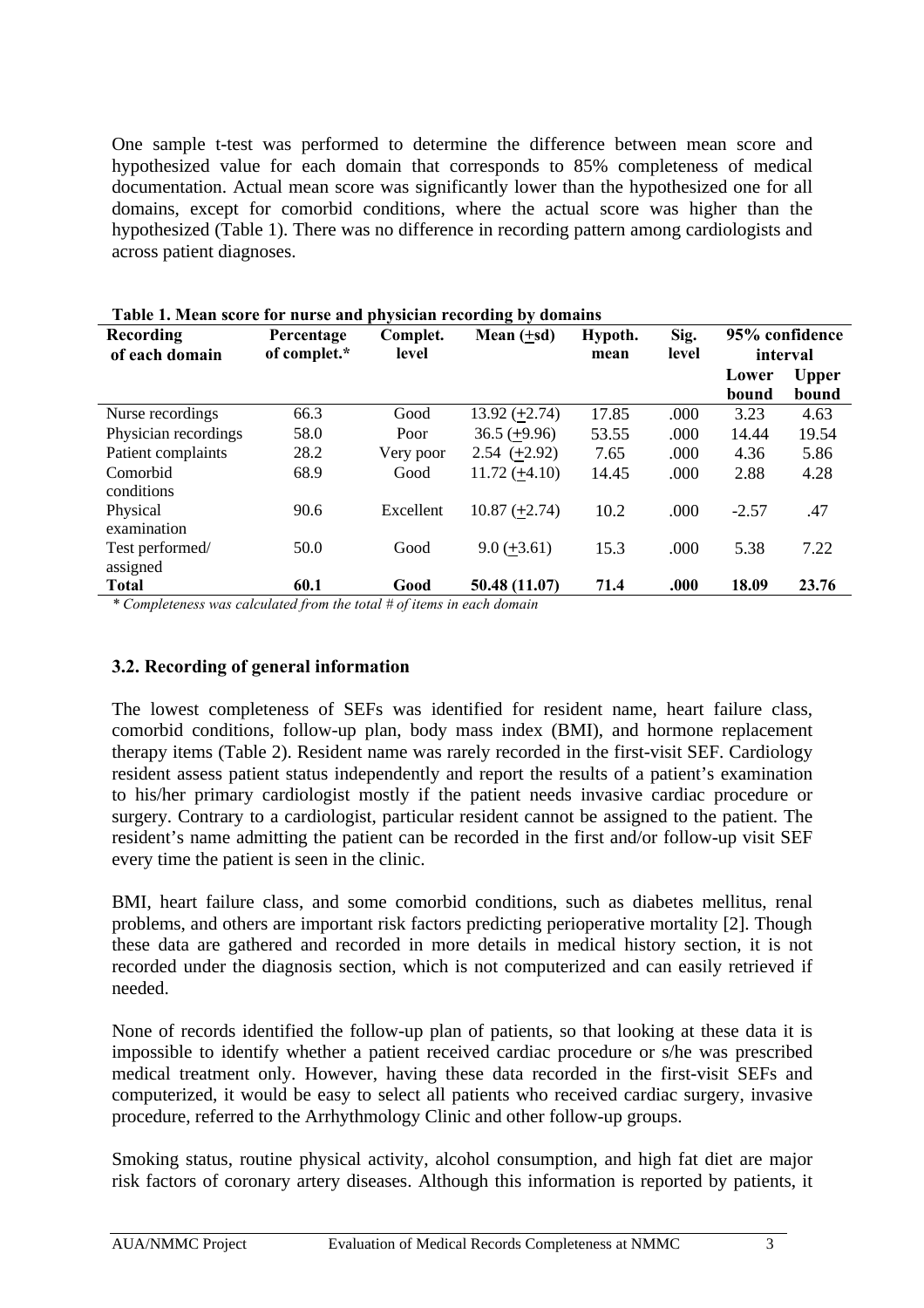can be used as baseline data for further research activities. It may help cardiologists to identify those aspects of lifestyle/behavior that should be carefully looked at and stressed during patient education/counseling activities. However, poor recording pattern was indicated for smoking status in the past and high fat diet.

Index mail is essential for Patient Follow-up Center, which is planned to establish at NMMC to monitor health care outcomes over time. The regular mail service requires recording of the post index. However, it was recorded in less than half of the cases.

Climax and hormone replacement therapy are included in the Society of Thoracic Surgeons adult database as obligatory items to be recorded. Considering that patients coming at NMMC rarely receive hormone replacement therapy these items could be omitted. Hormone replacement therapy can be recorded under the item "medication receiving at the time of the first visit", while climax can be recorded in medical history section.

| <b>Item</b>         | $\frac{6}{9}$ | <b>Completeness</b> | <b>Item</b>           | $\frac{0}{0}$ | <b>Completeness</b> |
|---------------------|---------------|---------------------|-----------------------|---------------|---------------------|
|                     | recorded      | Value               |                       | recorded      | Value               |
| Cardiologist name   | 98.4          | Excellent           | Patient height        | 80.3          | Good                |
| Resident name       | 1.7           | Very poor           | Body mass index       | 3.3           | Very poor           |
| Patient date of     | 100           | Excellent           | Current smoking       | 68.3          | Good                |
| birth               |               |                     | status                |               |                     |
| Patient gender      | 100           | Excellent           | Smoking status in the | 20.4          | Very poor           |
|                     |               |                     | past                  |               |                     |
| Type of the first   | 77.0          | Good                | Routine physical      | 88.5          | Excellent           |
| visit               |               |                     | activity              |               |                     |
| Residency address   | 100           | Excellent           | Alcohol consumption   | 86.9          | Excellent           |
| Mail index          | 41.0          | Poor                | Cholesterol/fat       | 18.0          | Very poor           |
|                     |               |                     | consumption           |               |                     |
| Home telephone      | 96.7          | Excellent           | Drug allergy          | 90.2          | Excellent           |
| number              |               |                     |                       |               |                     |
| Primary diagnosis   | 96.7          | Excellent           | Other allergy         | 88.5          | Excellent           |
| Heart failure class | 10.0          | Very poor           | Family predisposition | 34.4          | Very poor           |
| Comorbid            | 9.8           | Very poor           | Climax                | 21.3          | Very poor           |
| conditions          |               |                     |                       |               |                     |
| Follow-up plan      | $\theta$      | Very poor           | Receiving hormone     | 8.2           | Very poor           |
|                     |               |                     | replacement therapy   |               |                     |
| Patient weight      | 78.7          | Good                |                       |               |                     |

**Table 2. Completeness of recording general information in the first-visit SEF\*** 

\*The percentages are calculated excluding missing values

#### **3.3. Patient complaints and medical history**

The first-visit SEF for adults was redesigned in a way to include recording of negative responses and/or history of having a certain complaint in the past while a space was provided for additional comments. In reality completeness of records on patient complaints was very poor (Table 3). Cardiologists record patient complaints by hand in a space allocated for additional comments. Medications used at the time of the first visit are recorded in less than 50% of reviewed SEFs, whereas this information reflects and may provide peer review committees with invaluable data on continuity and quality of care delivered at NMMC.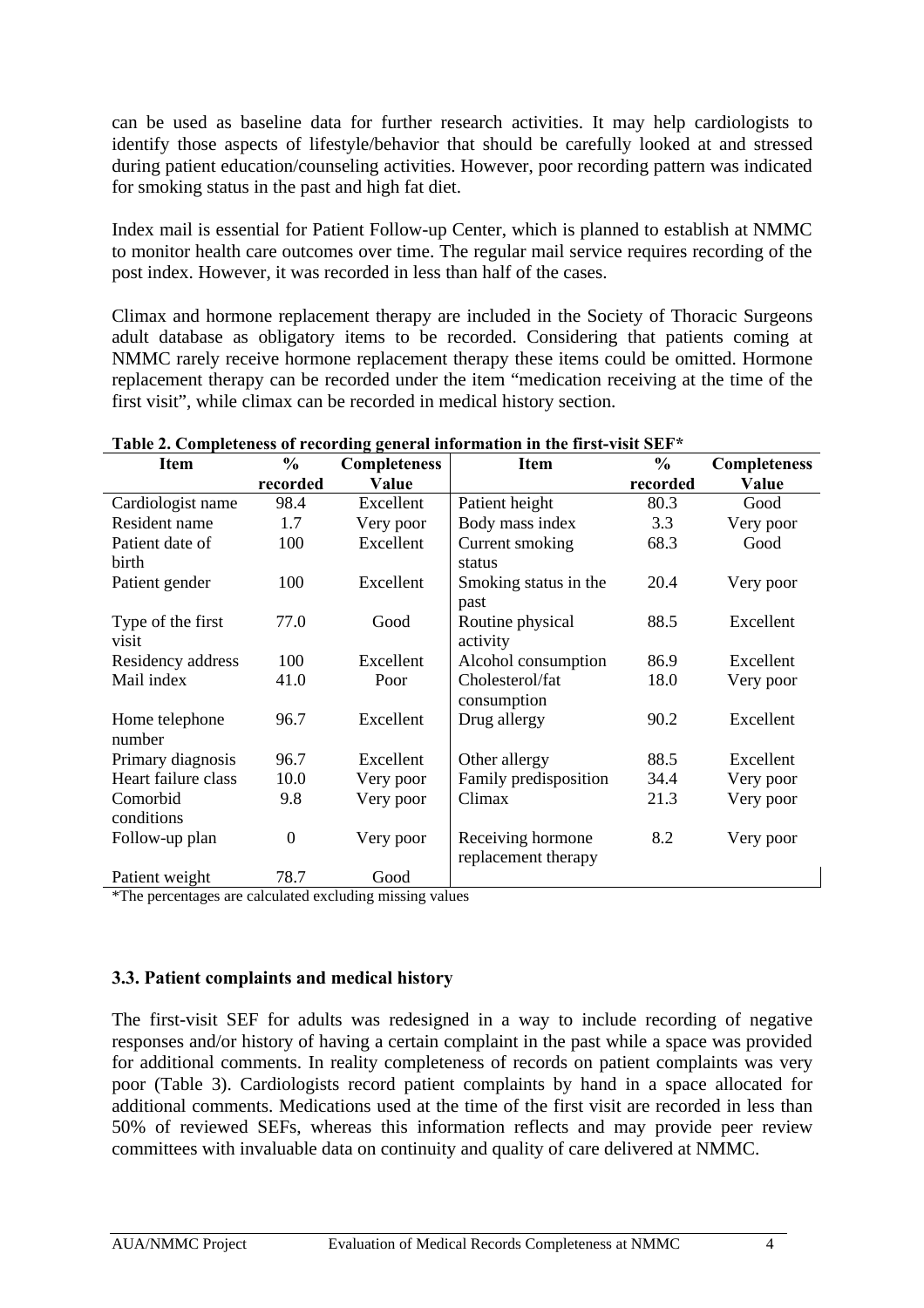Recording of comorbid conditions was good, expect for hypercholesterloemia (42.6%). It should be emphasized that high cholesterol level, previous cardiac procedures and surgeries are major risk factors of perioperative mortality of cardiac surgery and, consequently, should be carefully recorded. Completeness of information on diseases and surgeries other than cardiac interventions in the past may facilitate monitoring of health care outcomes and comparison of selected indicators at NMMC over time and witin similar health organizations.

| <b>Item</b>                | $\frac{0}{0}$ | Complet.  | Item                        | $\frac{0}{0}$ | Complet.  |
|----------------------------|---------------|-----------|-----------------------------|---------------|-----------|
|                            | recorded      | value     |                             | recorded      | value     |
| Chest pain                 | 31.1          | Very      | Peripheral vascular disease | 85.2          | Excellent |
|                            |               | poor      |                             |               |           |
| Chest pain in the          | 18.0          | Very      | Rheumatic fever             | 85.2          | Excellent |
| past/currently             |               | poor      |                             |               |           |
| Shortness of breath        | 35.0          | Very      | Infectious endocarditis     | 85.2          | Excellent |
|                            |               | poor      |                             |               |           |
| <b>Item</b>                | $\frac{0}{0}$ | Complet.  | <b>Item</b>                 | $\frac{0}{0}$ | Complet.  |
|                            | recorded      | value     |                             | recorded      | value     |
| Shortness of breath in the | 23.0          | Very      | Hypercholesterolemia        | 42.6          | Poor      |
| past/currently             |               | poor      |                             |               |           |
| Arrhythmia                 | 32.8          | Very      | Hypertension                | 75.4          | Good      |
|                            |               | poor      |                             |               |           |
| Arrhythmia in the          | 23.0          | Very      | Urinary-genital tract       | 77.0          | Good      |
| past/currently             |               | poor      | diseases                    |               |           |
| Edema                      | 31.1          | Very      | Renal diseases              | 78.7          | Good      |
|                            |               | poor      |                             |               |           |
| Edema in the               | 14.8          | Very      | Gastrointestinal diseases   | 80.3          | Good      |
| past/currently             |               | poor      |                             |               |           |
| Medications used at the    | 45.9          | Poor      | Diseases in the past        | 73.8          | Good      |
| time of the $1st$ visit    |               |           |                             |               |           |
| Diabetes mellitus          | 93.4          | Excellent | Invasive cardiac procedures | 65.6          | Good      |
|                            |               |           | in the past                 |               |           |
| Cerebrovascular accident   | 86.9          | Excellent | Cardiac surgeries in the    | 65.6          | Good      |
|                            |               |           | past                        |               |           |
| Obstructive pulmonary      | 85.0          | Excellent | Other surgeries in the past | 73.8          | Good      |
| disease                    |               |           |                             |               |           |

*\*The percentages are calculated excluding missing values* 

#### **3.4. Physical examination, EKG, EChO and additional tests results**

Most components of physical examination were recorded nearly completely with an exception of lung auscultation, which was recorded in 77% of cases (Table 4). Less complete recording was revealed for ECG and EChO examinations. Though the degree of valve insufficiency has a subjective component of physician's evaluation, this classification is recommended by the Society of Thoracic Surgeons and may facilitate fair comparison of health care outcomes at NMMC and within similar health institutions. Much poor recording was detected for additional tests, such as X-ray, treadmill, MRI, holter, coronary artery angiography, and consultations of a specialist other than cardiologist. X-ray examination is assigned to almost all patients planning to undergo cardiac surgery. X-ray films are kept separately from patient ambulatory folders and are placed in the hospital archive in a year. The results of other additional tests are given to patients, thus blank item does not allow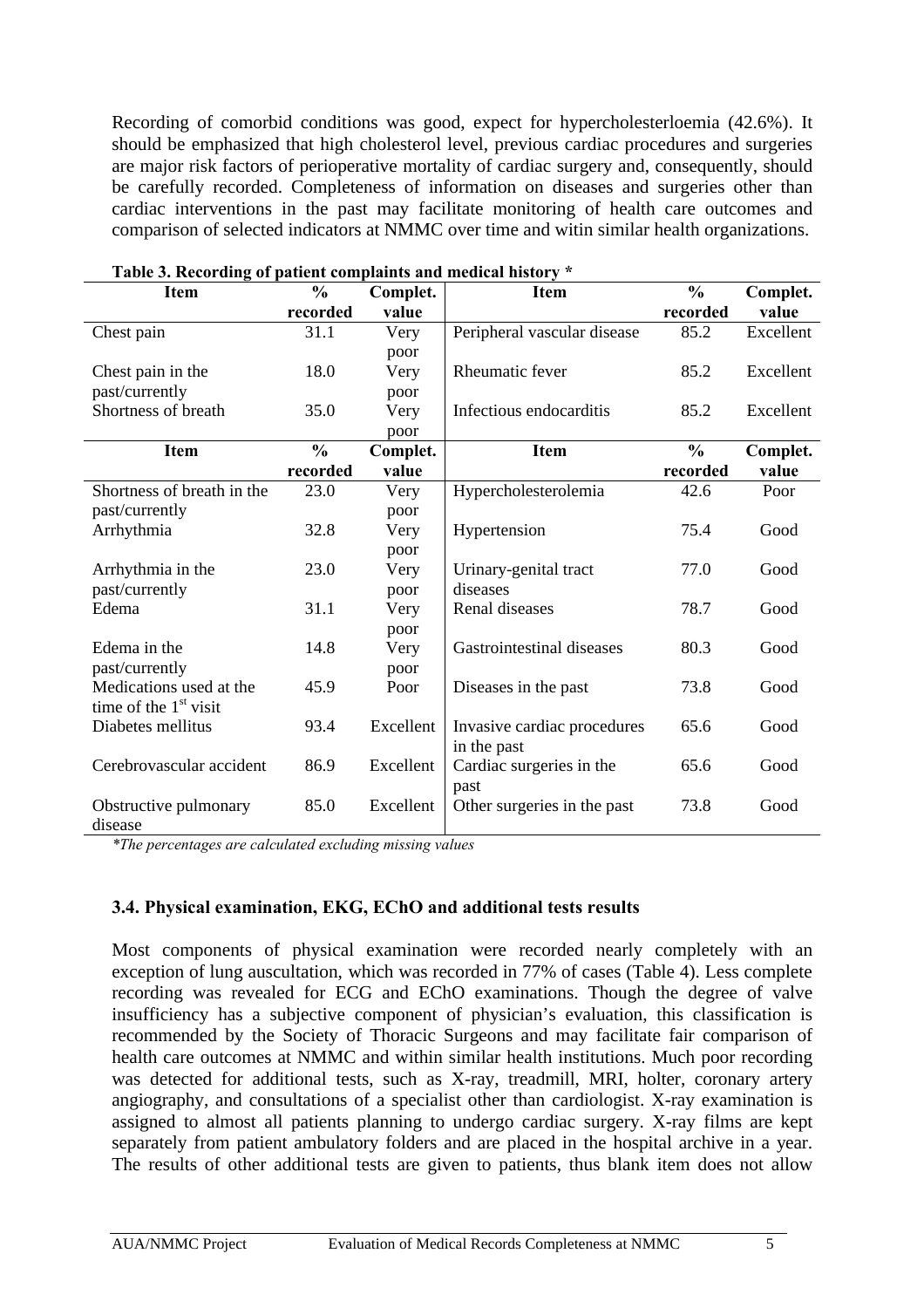identifying whether this test was assigned to a patient or not. This information is used to monitor management of patients with specific conditions and compliance of a hospital to the established clinical guidelines. It should be noted prescription of medications was recorded only in 60.7% creating difficulties in retrospective data collection to monitor health care outcomes. Poor recording of prescribed treatment is unacceptable for a health care organization striving to provide high quality care and receive international accreditation.

Unrecorded date of the next visit hinders calculation of patients lost to follow-up. In certain cases, prescription of the next visit is unnecessary, e.g. in case of normal study. Besides, in certain instances cardiologists instruct patients to come at NMMC for follow-up visit within particular time without giving precise date and time. It should be noted that prescription of specific date increases patients' compliance to treatment instructions and lessens lost to follow-up rate. Scheduling appointments, when possible, may decrease the number of patients arriving in the clinic without appointments, thus, leading to better organization of work in the ACC.

| <b>Item</b>        | $\frac{0}{0}$   | <b>Completeness</b> | <b>Item</b>            | $\frac{0}{0}$   | <b>Completeness</b> |
|--------------------|-----------------|---------------------|------------------------|-----------------|---------------------|
|                    | <b>Recorded</b> | level               |                        | <b>Recorded</b> | level               |
| Systolic blood     | 93.4            | Excellent           | Tricuspid stenosis     | 88.5            | Excellent           |
| pressure           |                 |                     |                        |                 |                     |
| Diastolic blood    | 90.0            | Excellent           | Pulmonary artery       | 88.5            | Excellent           |
| pressure           |                 |                     | stenosis               |                 |                     |
| Lung               | 77.0            | Good                | Mitral insufficiency   | 72.1            | Good                |
| auscultation       |                 |                     |                        |                 |                     |
| Heart sounds       | 87.9            | Excellent           | Aortic insufficiency   | 70.5            | Good                |
| Systolic murmur    | 93.3            | Excellent           | Tricuspid              | 70.5            | Good                |
|                    |                 |                     | insufficiency          |                 |                     |
| Diastolic murmur   | 93.4            | Excellent           | Pulmonary artery       | 70.5            | Good                |
|                    |                 |                     | insufficiency          |                 |                     |
| Carotid artery     | 90.2            | Excellent           | X-ray exam             | 13.1            | Very poor           |
| auscultation       |                 |                     |                        |                 |                     |
| Abdominal          | 93.4            | Excellent           | Results of X-ray exam  | 7.1             | Very poor           |
| palpation          |                 |                     |                        |                 |                     |
| Liver palpation    | 91.8            | Excellent           | Coronary artery        | 40.0            | Very poor           |
|                    |                 |                     | angiography            |                 |                     |
| Right radial pulse | 95.1            | Excellent           | Cardiac                | 13.3            | Very poor           |
|                    |                 |                     | catheterization        |                 |                     |
| Left radial pulse  | 95.1            | Excellent           | Treadmill test         | 24.6            | Very poor           |
| Right pedal pulse  | 95.1            | Excellent           | Holter test            | 16.4            | Very poor           |
| Left pedal pulse   | 95.1            | Excellent           | Computer tomography    | 4.9             | Very poor           |
| Peripheral edema   | 80.3            | Good                | MRI exam               | 4.9             | Very poor           |
| Type of heart      | 80.3            | Good                | Consultation of a      | 9.8             | Very poor           |
| rhythm             |                 |                     | specialist other than  |                 |                     |
|                    |                 |                     | cardiologist           |                 |                     |
| Frequency of       | 75.4            | Good                | Prescribed             | 60.7            | Very poor           |
| heart rhythm       |                 |                     | medications            |                 |                     |
| Mitral stenosis    | 85.2            | Excellent           | Date of the next visit | 21.3            | Very poor           |
| Aortic stenosis    | 88.5            | Excellent           |                        |                 |                     |

**Table 4. Recording of physical examination and other tests results\*** 

*\*The percentages are calculated excluding missing values* 

If abnormal findings are found in patients, physicians are requested to describe them in handwriting in the first-visit SEFs. Not applicable response reflects the percentage of cases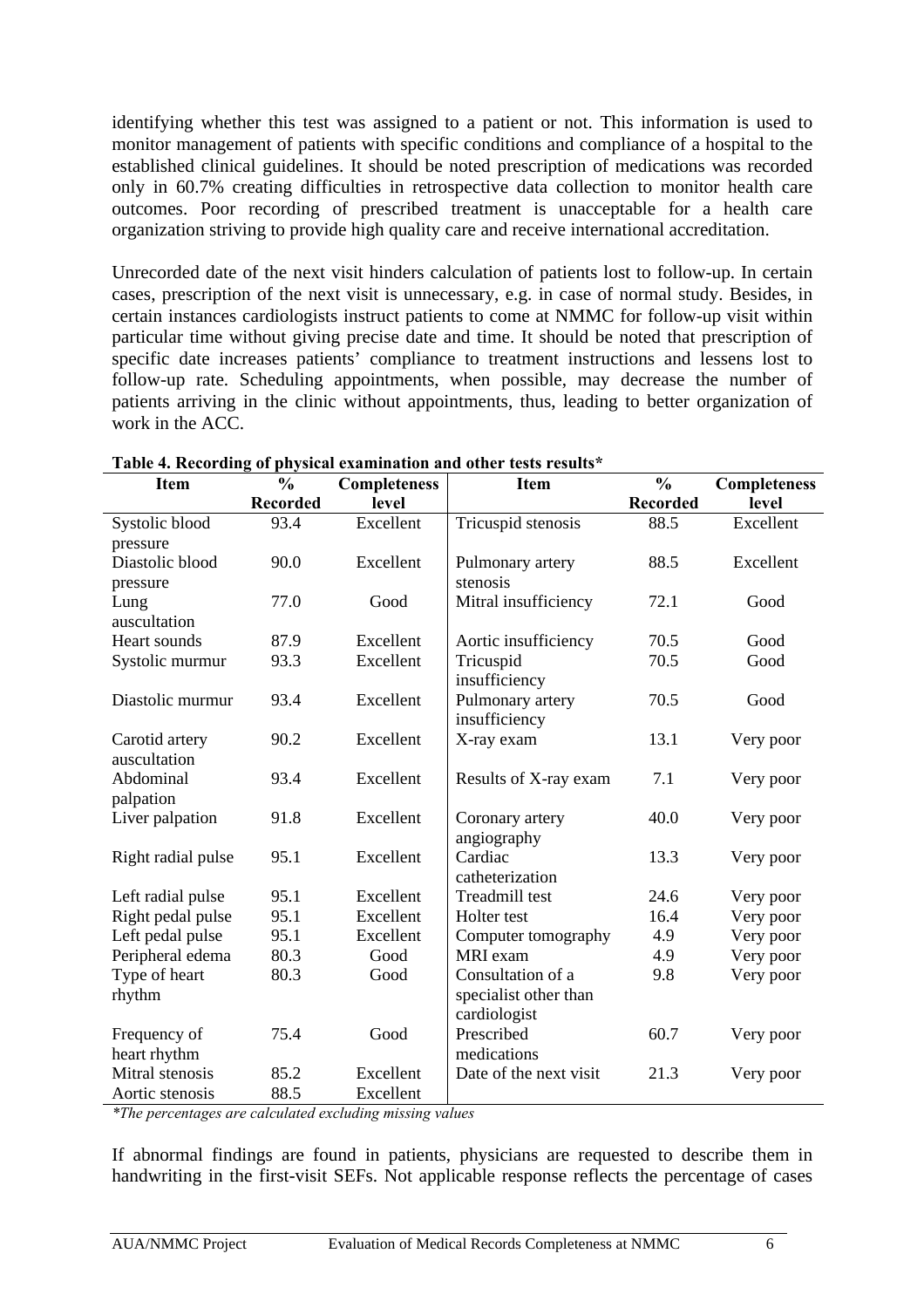when findings were within the norm. Data provided in Table 5 shows that recording of abnormal findings is incomplete.

| таріс э. Documentation от арногінат піціндэ от райсій з рігузісат сланг |            |                |         |  |
|-------------------------------------------------------------------------|------------|----------------|---------|--|
| <b>Abnormal findings</b>                                                | % recorded | % not recorded | $N/A^*$ |  |
| Lung auscultation                                                       | 1.6        | 39.3           | 59.0    |  |
| Heart sounds                                                            | 4.9        | 34.4           | 60.7    |  |
| Systolic murmur                                                         | 6.6        | 29.5           | 63.9    |  |
| Diastolic murmur                                                        | 1.6        | 32.8           | 65.6    |  |
| Carotid artery auscultation                                             | 1.6        | 36.1           | 62.3    |  |
| Abdominal palpation                                                     | $\theta$   | 32.8           | 67.2    |  |
| Liver palpation                                                         | 0          | 34.4           | 65.6    |  |
| Degree of peripheral                                                    | 6.6        | 37.7           | 55.7    |  |
| edema                                                                   |            |                |         |  |

**Table 5. Documentation of abnormal findings of patient's physical exam** 

 $*N/A$  – not applicable

## **4. Recommendations**

Based on the study findings the following recommendations for redesigning the first-visit SEFs of the ACC were made:

- 1. Eliminate climax and hormone replacement therapy from the SEFs. The first item can be documented in the space provided for recording patient's anamnesis, while the second one can be recorded under the medications used at the first visit.
- 2. Provide nurses with calculators, so that they can compute patients' BMIs. Another alternative is to add patients' weight and height variables into the adult ambulatory database and to create an item that will automatically calculate patients' BMI while entering afore-mentioned data.
- 3. Conduct training of nurses and physicians on completing the first-visit SEFs emphasizing the importance of collected information for monitoring patient outcomes, quality improvement, research, and other purposes.
- 4. Add "not tested" response for recording hypercholesterolemia to differentiate positive and negative test results from missing data.
- 5. Eliminate structured items for recording patient complaints and discuss with cardiologists possible ways to improve recording pattern.
- 6. Attach results of additional tests performed/assigned to a patient to his/her ambulatory folder or document their results.
- 7. Conduct training among adult cardiologists on completion of the first-visit SEFs, emphasizing the utmost importance of recording the risk factors, prescribed treatment, and necessity of prescribing the next follow-up visit, if needed.
- 8. Requesting that a cardiologist responsible for a patient signs his/her SEFs and by this mean confirming the accuracy and completeness of medical records.
- 9. Assign and train a person responsible for reviewing the first-visit SEFs daily and return to cardiologist for completion, if needed.
- 10. Publicize the results of this investigation among NMMC clinical staff and inform them that this evaluation will be repeated after defined time-period.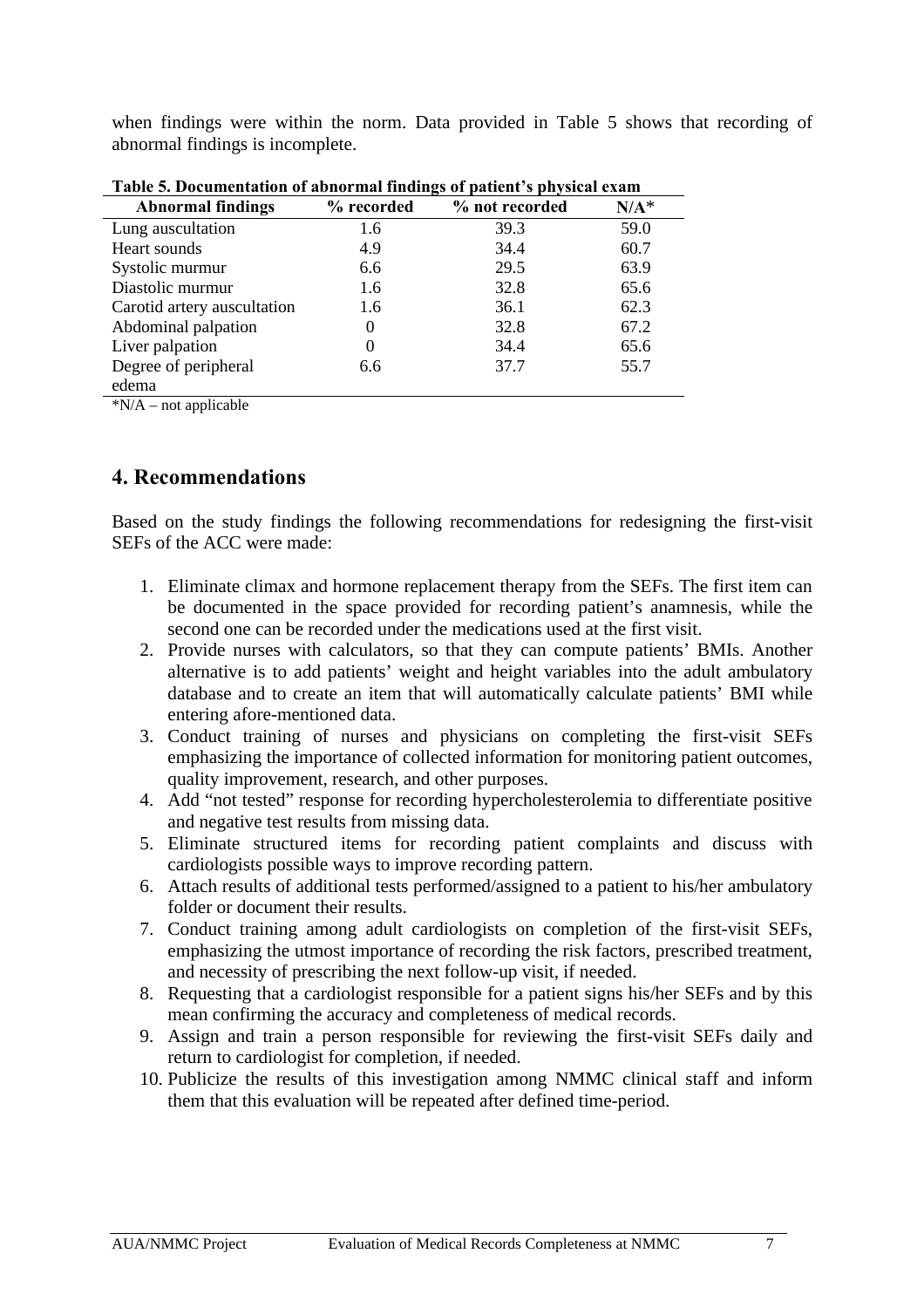## **5. References**

- 1. Oksuzyan A, Demirchyan A, Thompson ME. The Evaluation of Medical Records Documentation and Surgical Summary Database at Nork Marash Medical Center. American University of Armenia and Nork Marash Medical Center, Yerevan, Armenia, October 2001.
- 2. American College of Cardiology/American Heart Association. Guidelines on Coronary Artery Bypass Graft Surgery. JACC, October 1999; vol. 34 (4), p.1262- 1347.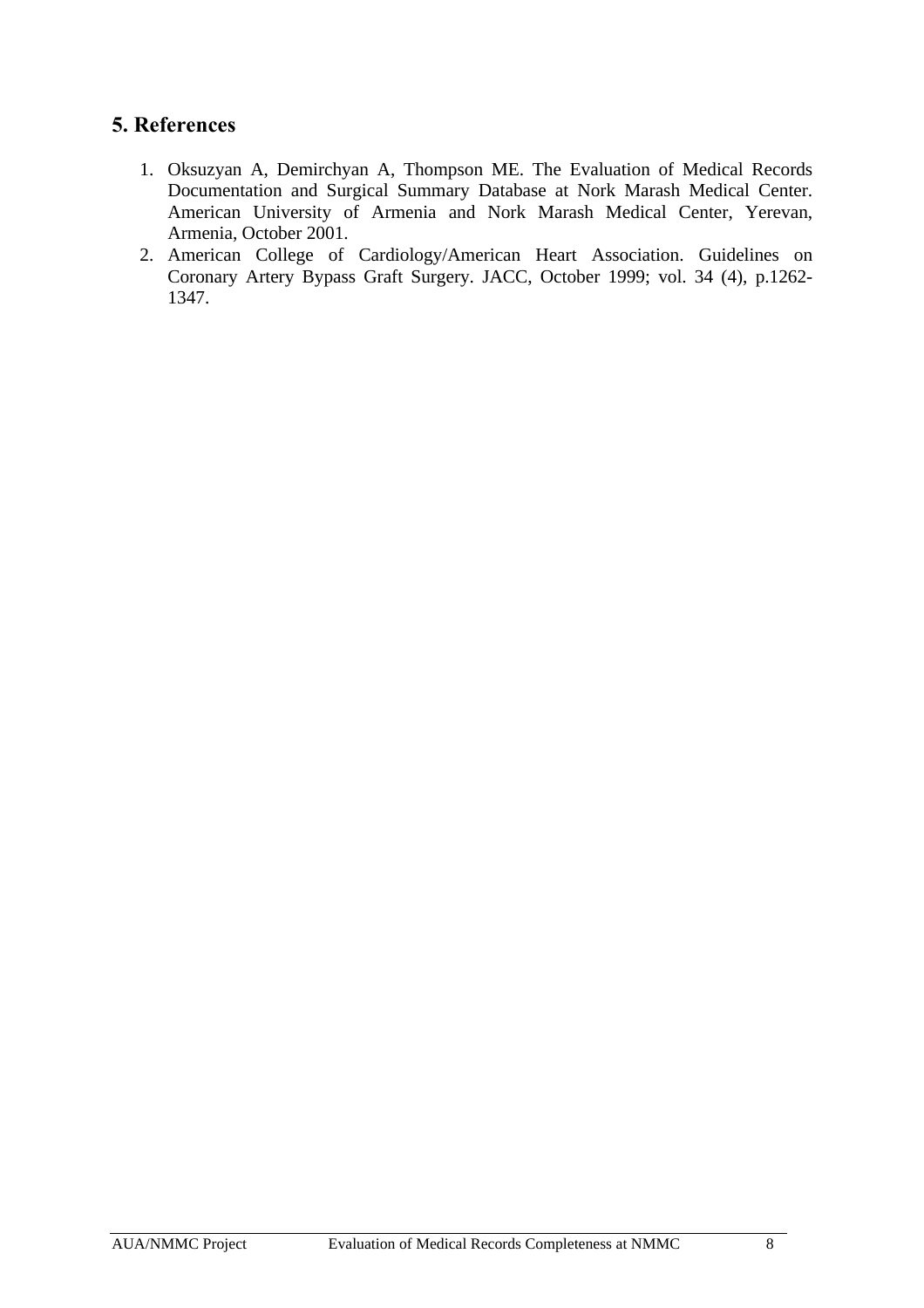| Cardiologist:                               | <b>Patient diagnosis:</b>                       |            |
|---------------------------------------------|-------------------------------------------------|------------|
| Recording*<br><b>Item</b>                   | <b>Item</b>                                     | Recording* |
| Cardiologist                                | Chest pain                                      |            |
| Resident                                    | Currently/in the past                           |            |
| Date of birth/Age                           | Shortness of breath                             |            |
| Gender                                      | Currently/in the past                           |            |
| Type of the first visit                     | Arrhythmia                                      |            |
| <b>Address</b>                              | Currently/in the past                           |            |
| Postal index                                | Edema                                           |            |
| Patient telephone number                    | Currently/in the past                           |            |
| Diagnosis                                   | Medications used at the time of the first visit |            |
| Heart failure class                         | Diabetes mellitus                               |            |
| Comorbid conditions                         | Cerebrovascula accident                         |            |
| Patient follow-up plan                      | Obstructive pulmonary disease                   |            |
| Weight                                      | Peripheral vascular disease                     |            |
| Height                                      | Rheumatic fever                                 |            |
| Body mass index                             | Infectious endocarditis                         |            |
| Smoking status: current smoker              | Hypercholesterolemia                            |            |
| previous smoker                             | Hypertension                                    |            |
| Physical activity                           | Urinary tract diseases                          |            |
| Alcohol consumption                         | Renal failure                                   |            |
| High fat diet                               | Gastrointestinal diseases                       |            |
| Drug allergy                                | Other diseases in the past                      |            |
| Other allergies                             | Invasive cardiac procedures in the past         |            |
| Family predisposition to IHD, sudden death, | Cardiac surgery in the past                     |            |
| Hypertension                                |                                                 |            |
| Climax                                      | Other surgeries in the past                     |            |
| Hormone replacement therapy                 |                                                 |            |

#### **Appendix 1. Checklist for evaluation of completeness of medical records in the first-visit SEFs**

\* 1- recorded, 2- not recorded, 3 – not applicable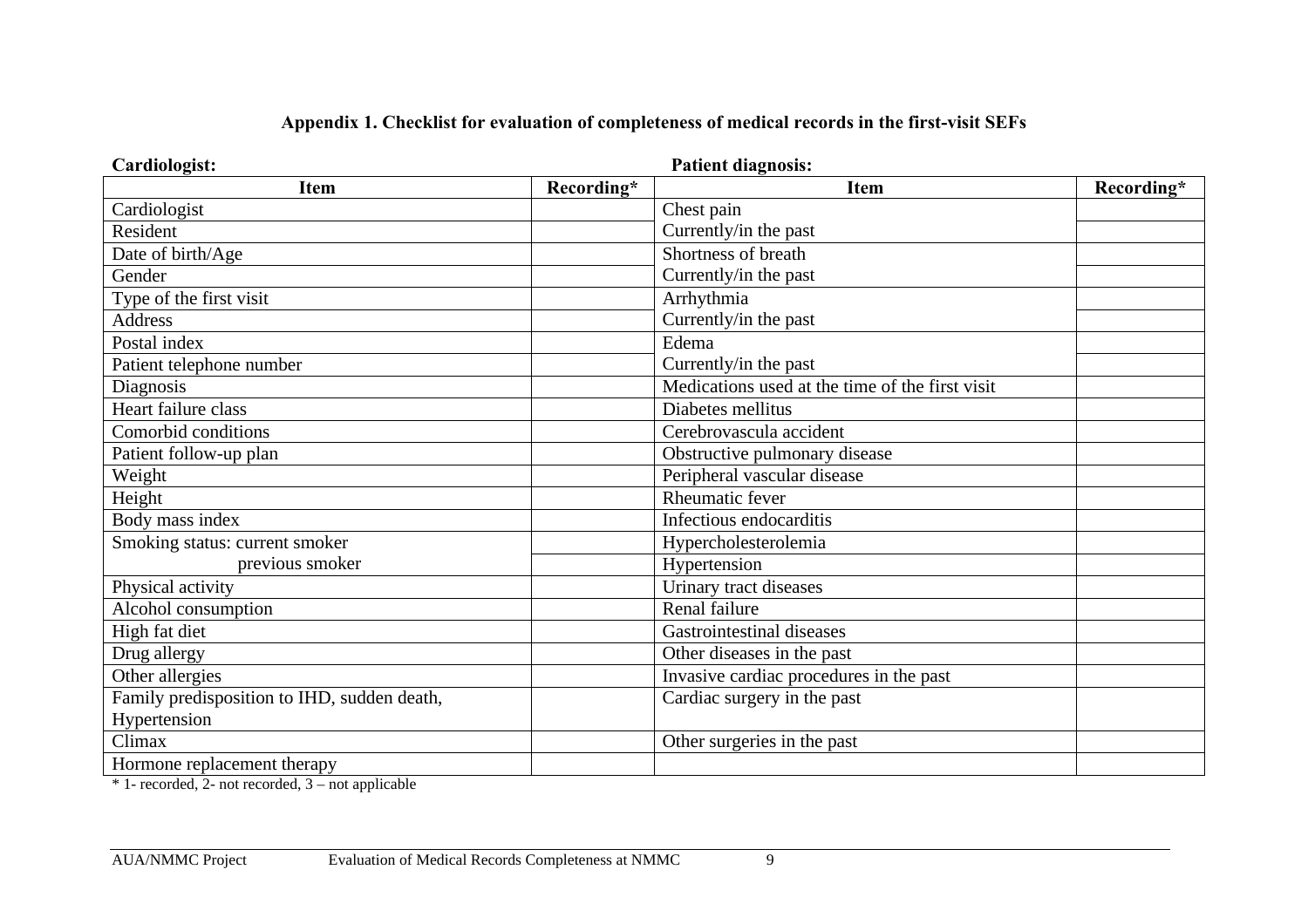| <b>Item</b>                    | Recording* | <b>Item</b>                    | Recording* |
|--------------------------------|------------|--------------------------------|------------|
| <b>BP:</b> systolic            |            | ECG:                           |            |
| diastolic                      |            | Rhythm                         |            |
| Lung auscultation              |            | Frequency                      |            |
| If abnormal, description       |            | Description                    |            |
| Heart sounds                   |            | EChO:                          |            |
| If abnormal, description       |            | Mitral stenosis                |            |
| Systolic murmur                |            | Aortic stenosis                |            |
| If heard, maximal area         |            | Tricuspid stenosis             |            |
| Diastolic murmur               |            | Pulmonary artery stenosis      |            |
| If heard, maximal area         |            | Mitral insufficiency           |            |
| Carotid artery auscultation    |            | Aortic insufficiency           |            |
| If abnormal, description       |            | Tricuspid insufficiency        |            |
| Abdominal palpation            |            | Pulmonary artery insufficiency |            |
| If abnormal, description       |            | X-ray examination              |            |
| Liver palpation                |            | If performed, description      |            |
| If abnormal, description       |            | Coronarography                 |            |
| Peripheral arteries palpation: |            | Catheterization                |            |
| Right radial artery            |            | Treadmill test                 |            |
| Left radial artery             |            | Holter                         |            |
| Right pedal artery             |            | Computer tomography (CT)       |            |
| Left pedal artery              |            | <b>MRI</b>                     |            |
| Peripheral edema               |            | Consultations                  |            |
| If found, description          |            | Medications prescribed         |            |
|                                |            | Date of the next visit         |            |

\* 1- recorded, 2- not recorded, 3 – not applicable